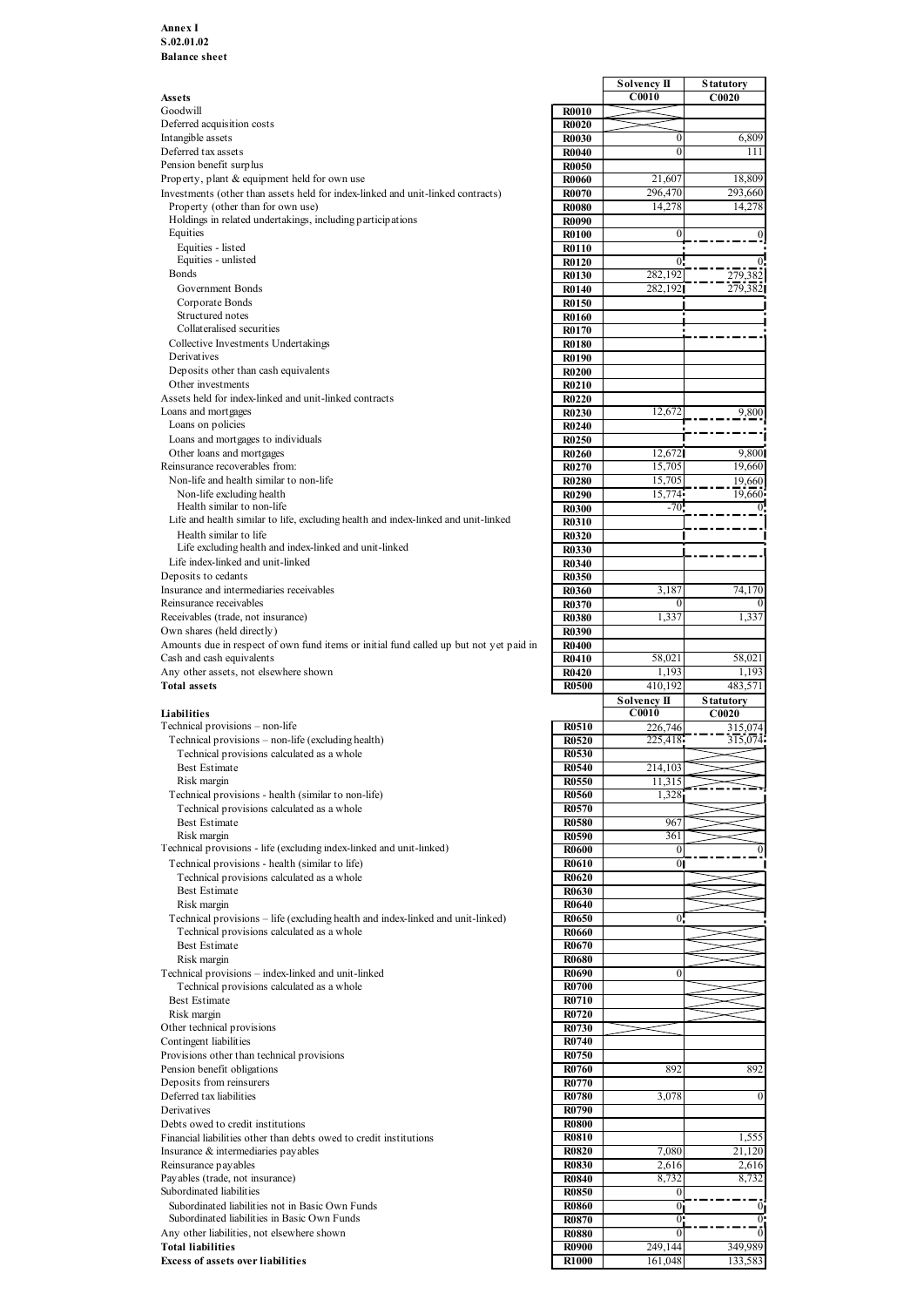## Annex I<br>S.05.01.02<br>Premiums, claims and expenses by line of business

| Annex I<br>S.05.01.02<br>Premiums, claims and expenses by line of business<br>Line of Business for:<br>Line of Business for: non-life insurance and reinsurance obligations (direct business and accepted proportional reinsurance)<br>accepted non-proportional reinsurance<br>Marine,<br>Motor<br>Fire and<br>M iscellaneor<br>Medical<br>Workers'<br>Credit and<br>Marine,<br>Total<br>General<br>Income<br>Legal<br>vehicle<br>other damage<br>Other motor<br>aviation and<br>protection<br>liability<br>suretyship<br>s financial<br>Health<br>aviation,<br>compensatio<br>expenses<br>Assistance<br>Casualty<br>Property<br>expense<br>liability<br>insurance<br>transport<br>o property<br>insurance<br>insurance<br>n insurance<br>insurance<br>insurance<br>insurance<br>loss<br>$\sf transport$<br>insurance<br>insurance<br>insurance<br>C <sub>0130</sub><br>C0150<br>C0160<br>C0200<br>C0010<br>C0020<br>C0030<br>C0040<br>C0050<br>C0060<br>C0070<br>C0080<br>C0090<br>C <sub>0100</sub><br>C <sub>0110</sub><br>C <sub>0120</sub><br>C0140<br>Premiums written<br>R0110<br>109,037<br>2,249<br>3,240<br>Gross - Direct Business<br>6,446<br>88,971<br>33.802<br>4.033<br>2,059<br>249,837<br>$\overline{0}$<br>Gross - Proportional reinsurance accepted<br>R0120<br>Gross - Non-proportional reinsurance accepted R0130<br>X<br>$\check{~}$<br>$\asymp$<br>$\check{~}$<br>Reinsurers' share<br>161<br>3,168<br>955<br>494<br>6,390<br>778<br>11,945<br>R0140<br>$\overline{0}$<br>$\overline{0}$<br>Net<br>R0200<br>6,286<br>85,803<br>108,081 1,756<br>27,412<br>3,255<br>$\overline{0}$<br>3,240<br>2,059<br>237,892<br>Premiums earned<br>Gross - Direct Business<br>R0210<br>5,888<br>86,744<br>$104,035$ 2,425<br>31,643<br>3,311<br>$\overline{0}$<br>3,372<br>2,043<br>239,462<br>Gross - Proportional reinsurance accepted<br>R0220<br>Gross - Non-proportional reinsurance accepted R0230<br>Reinsurers' share<br>3,168<br>955<br>$\sqrt{2}$<br>11,640<br>R0240<br>149<br>494<br>5.860<br>1,014<br>$\overline{0}$<br>Net<br>5,739<br>1,932<br>25,784<br>2,297<br>3,372<br>2,043<br>227,821<br><b>R0300</b><br>83,576<br>103,080<br>$\Omega$<br><b>Claims incurred</b><br>1,572<br>50,960<br>752<br>10,294<br>2,835<br>279<br>703<br>115,588<br>Gross - Direct Business<br>48,103<br>R0310<br>90<br>Gross - Proportional reinsurance accepted<br>R0320<br>V<br>Gross - Non-proportional reinsurance accepted R0330<br>Reinsurers' share<br>1,431<br>$-35$<br>3,777<br>R0340<br>235<br>1,928<br>218<br>$\overline{0}$<br>$\overline{0}$<br>$\overline{0}$<br>Net<br>R0400<br>1,572<br>49,529<br>48,137<br>517<br>8,365<br>2,617<br>279<br>703<br>90<br>111,810<br>Changes in other technical provisions<br>Gross - Direct Business<br>R0410<br>$-2,298$<br>1,160<br>$-1,002$<br>$-7$<br>60<br>96<br>$\overline{0}$<br>$-5$<br>$\ggg$<br>⋚⋚<br>$\geqslant$<br>$-4$<br>$-3$<br>R0420<br>V<br>Gross - Proportional reinsurance accepted<br>Gross - Non-proportional reinsurance accepted R0430<br>X<br>Reinsurers'share<br>R0440<br>$\overline{0}$<br>$\overline{0}$<br>$\overline{0}$<br>$\mathbf{0}$<br>$\overline{0}$<br>$\overline{0}$<br>$\overline{0}$<br>$\overline{0}$<br>$\Omega$<br>Net<br>$-1,002$<br>$-7$<br>$-2,298$<br>60<br>96<br><b>R0500</b><br>$-4$<br>1.160<br>$\theta$<br>$-5$<br>$-3$<br><b>Expenses incurred</b><br>R0550<br>$\overline{0}$<br>$\overline{0}$<br>$\overline{0}$<br>$\overline{0}$<br>$\overline{0}$<br>$\overline{0}$<br>$\overline{0}$<br>$\overline{0}$<br>$\overline{0}$<br>$\overline{0}$<br>3,571<br>R1200<br>Other expenses |  |  |  |  |  |  |  |  |  |  |
|---------------------------------------------------------------------------------------------------------------------------------------------------------------------------------------------------------------------------------------------------------------------------------------------------------------------------------------------------------------------------------------------------------------------------------------------------------------------------------------------------------------------------------------------------------------------------------------------------------------------------------------------------------------------------------------------------------------------------------------------------------------------------------------------------------------------------------------------------------------------------------------------------------------------------------------------------------------------------------------------------------------------------------------------------------------------------------------------------------------------------------------------------------------------------------------------------------------------------------------------------------------------------------------------------------------------------------------------------------------------------------------------------------------------------------------------------------------------------------------------------------------------------------------------------------------------------------------------------------------------------------------------------------------------------------------------------------------------------------------------------------------------------------------------------------------------------------------------------------------------------------------------------------------------------------------------------------------------------------------------------------------------------------------------------------------------------------------------------------------------------------------------------------------------------------------------------------------------------------------------------------------------------------------------------------------------------------------------------------------------------------------------------------------------------------------------------------------------------------------------------------------------------------------------------------------------------------------------------------------------------------------------------------------------------------------------------------------------------------------------------------------------------------------------------------------------------------------------------------------------------------------------------------------------------------------------------------------------------------------------------------------------------------------------------------------------------------------------------------------------------------------------------------------------------------------------------------------------------------------------------------------------------------------------------------------------------------------------------------------------------------------------------------------------------------------------------------------------------------------------------------------------------------------------------------------------------------------------|--|--|--|--|--|--|--|--|--|--|
|                                                                                                                                                                                                                                                                                                                                                                                                                                                                                                                                                                                                                                                                                                                                                                                                                                                                                                                                                                                                                                                                                                                                                                                                                                                                                                                                                                                                                                                                                                                                                                                                                                                                                                                                                                                                                                                                                                                                                                                                                                                                                                                                                                                                                                                                                                                                                                                                                                                                                                                                                                                                                                                                                                                                                                                                                                                                                                                                                                                                                                                                                                                                                                                                                                                                                                                                                                                                                                                                                                                                                                                             |  |  |  |  |  |  |  |  |  |  |
|                                                                                                                                                                                                                                                                                                                                                                                                                                                                                                                                                                                                                                                                                                                                                                                                                                                                                                                                                                                                                                                                                                                                                                                                                                                                                                                                                                                                                                                                                                                                                                                                                                                                                                                                                                                                                                                                                                                                                                                                                                                                                                                                                                                                                                                                                                                                                                                                                                                                                                                                                                                                                                                                                                                                                                                                                                                                                                                                                                                                                                                                                                                                                                                                                                                                                                                                                                                                                                                                                                                                                                                             |  |  |  |  |  |  |  |  |  |  |
|                                                                                                                                                                                                                                                                                                                                                                                                                                                                                                                                                                                                                                                                                                                                                                                                                                                                                                                                                                                                                                                                                                                                                                                                                                                                                                                                                                                                                                                                                                                                                                                                                                                                                                                                                                                                                                                                                                                                                                                                                                                                                                                                                                                                                                                                                                                                                                                                                                                                                                                                                                                                                                                                                                                                                                                                                                                                                                                                                                                                                                                                                                                                                                                                                                                                                                                                                                                                                                                                                                                                                                                             |  |  |  |  |  |  |  |  |  |  |
|                                                                                                                                                                                                                                                                                                                                                                                                                                                                                                                                                                                                                                                                                                                                                                                                                                                                                                                                                                                                                                                                                                                                                                                                                                                                                                                                                                                                                                                                                                                                                                                                                                                                                                                                                                                                                                                                                                                                                                                                                                                                                                                                                                                                                                                                                                                                                                                                                                                                                                                                                                                                                                                                                                                                                                                                                                                                                                                                                                                                                                                                                                                                                                                                                                                                                                                                                                                                                                                                                                                                                                                             |  |  |  |  |  |  |  |  |  |  |
|                                                                                                                                                                                                                                                                                                                                                                                                                                                                                                                                                                                                                                                                                                                                                                                                                                                                                                                                                                                                                                                                                                                                                                                                                                                                                                                                                                                                                                                                                                                                                                                                                                                                                                                                                                                                                                                                                                                                                                                                                                                                                                                                                                                                                                                                                                                                                                                                                                                                                                                                                                                                                                                                                                                                                                                                                                                                                                                                                                                                                                                                                                                                                                                                                                                                                                                                                                                                                                                                                                                                                                                             |  |  |  |  |  |  |  |  |  |  |
|                                                                                                                                                                                                                                                                                                                                                                                                                                                                                                                                                                                                                                                                                                                                                                                                                                                                                                                                                                                                                                                                                                                                                                                                                                                                                                                                                                                                                                                                                                                                                                                                                                                                                                                                                                                                                                                                                                                                                                                                                                                                                                                                                                                                                                                                                                                                                                                                                                                                                                                                                                                                                                                                                                                                                                                                                                                                                                                                                                                                                                                                                                                                                                                                                                                                                                                                                                                                                                                                                                                                                                                             |  |  |  |  |  |  |  |  |  |  |
|                                                                                                                                                                                                                                                                                                                                                                                                                                                                                                                                                                                                                                                                                                                                                                                                                                                                                                                                                                                                                                                                                                                                                                                                                                                                                                                                                                                                                                                                                                                                                                                                                                                                                                                                                                                                                                                                                                                                                                                                                                                                                                                                                                                                                                                                                                                                                                                                                                                                                                                                                                                                                                                                                                                                                                                                                                                                                                                                                                                                                                                                                                                                                                                                                                                                                                                                                                                                                                                                                                                                                                                             |  |  |  |  |  |  |  |  |  |  |
|                                                                                                                                                                                                                                                                                                                                                                                                                                                                                                                                                                                                                                                                                                                                                                                                                                                                                                                                                                                                                                                                                                                                                                                                                                                                                                                                                                                                                                                                                                                                                                                                                                                                                                                                                                                                                                                                                                                                                                                                                                                                                                                                                                                                                                                                                                                                                                                                                                                                                                                                                                                                                                                                                                                                                                                                                                                                                                                                                                                                                                                                                                                                                                                                                                                                                                                                                                                                                                                                                                                                                                                             |  |  |  |  |  |  |  |  |  |  |
|                                                                                                                                                                                                                                                                                                                                                                                                                                                                                                                                                                                                                                                                                                                                                                                                                                                                                                                                                                                                                                                                                                                                                                                                                                                                                                                                                                                                                                                                                                                                                                                                                                                                                                                                                                                                                                                                                                                                                                                                                                                                                                                                                                                                                                                                                                                                                                                                                                                                                                                                                                                                                                                                                                                                                                                                                                                                                                                                                                                                                                                                                                                                                                                                                                                                                                                                                                                                                                                                                                                                                                                             |  |  |  |  |  |  |  |  |  |  |
|                                                                                                                                                                                                                                                                                                                                                                                                                                                                                                                                                                                                                                                                                                                                                                                                                                                                                                                                                                                                                                                                                                                                                                                                                                                                                                                                                                                                                                                                                                                                                                                                                                                                                                                                                                                                                                                                                                                                                                                                                                                                                                                                                                                                                                                                                                                                                                                                                                                                                                                                                                                                                                                                                                                                                                                                                                                                                                                                                                                                                                                                                                                                                                                                                                                                                                                                                                                                                                                                                                                                                                                             |  |  |  |  |  |  |  |  |  |  |
|                                                                                                                                                                                                                                                                                                                                                                                                                                                                                                                                                                                                                                                                                                                                                                                                                                                                                                                                                                                                                                                                                                                                                                                                                                                                                                                                                                                                                                                                                                                                                                                                                                                                                                                                                                                                                                                                                                                                                                                                                                                                                                                                                                                                                                                                                                                                                                                                                                                                                                                                                                                                                                                                                                                                                                                                                                                                                                                                                                                                                                                                                                                                                                                                                                                                                                                                                                                                                                                                                                                                                                                             |  |  |  |  |  |  |  |  |  |  |
|                                                                                                                                                                                                                                                                                                                                                                                                                                                                                                                                                                                                                                                                                                                                                                                                                                                                                                                                                                                                                                                                                                                                                                                                                                                                                                                                                                                                                                                                                                                                                                                                                                                                                                                                                                                                                                                                                                                                                                                                                                                                                                                                                                                                                                                                                                                                                                                                                                                                                                                                                                                                                                                                                                                                                                                                                                                                                                                                                                                                                                                                                                                                                                                                                                                                                                                                                                                                                                                                                                                                                                                             |  |  |  |  |  |  |  |  |  |  |
|                                                                                                                                                                                                                                                                                                                                                                                                                                                                                                                                                                                                                                                                                                                                                                                                                                                                                                                                                                                                                                                                                                                                                                                                                                                                                                                                                                                                                                                                                                                                                                                                                                                                                                                                                                                                                                                                                                                                                                                                                                                                                                                                                                                                                                                                                                                                                                                                                                                                                                                                                                                                                                                                                                                                                                                                                                                                                                                                                                                                                                                                                                                                                                                                                                                                                                                                                                                                                                                                                                                                                                                             |  |  |  |  |  |  |  |  |  |  |
|                                                                                                                                                                                                                                                                                                                                                                                                                                                                                                                                                                                                                                                                                                                                                                                                                                                                                                                                                                                                                                                                                                                                                                                                                                                                                                                                                                                                                                                                                                                                                                                                                                                                                                                                                                                                                                                                                                                                                                                                                                                                                                                                                                                                                                                                                                                                                                                                                                                                                                                                                                                                                                                                                                                                                                                                                                                                                                                                                                                                                                                                                                                                                                                                                                                                                                                                                                                                                                                                                                                                                                                             |  |  |  |  |  |  |  |  |  |  |
|                                                                                                                                                                                                                                                                                                                                                                                                                                                                                                                                                                                                                                                                                                                                                                                                                                                                                                                                                                                                                                                                                                                                                                                                                                                                                                                                                                                                                                                                                                                                                                                                                                                                                                                                                                                                                                                                                                                                                                                                                                                                                                                                                                                                                                                                                                                                                                                                                                                                                                                                                                                                                                                                                                                                                                                                                                                                                                                                                                                                                                                                                                                                                                                                                                                                                                                                                                                                                                                                                                                                                                                             |  |  |  |  |  |  |  |  |  |  |
|                                                                                                                                                                                                                                                                                                                                                                                                                                                                                                                                                                                                                                                                                                                                                                                                                                                                                                                                                                                                                                                                                                                                                                                                                                                                                                                                                                                                                                                                                                                                                                                                                                                                                                                                                                                                                                                                                                                                                                                                                                                                                                                                                                                                                                                                                                                                                                                                                                                                                                                                                                                                                                                                                                                                                                                                                                                                                                                                                                                                                                                                                                                                                                                                                                                                                                                                                                                                                                                                                                                                                                                             |  |  |  |  |  |  |  |  |  |  |
|                                                                                                                                                                                                                                                                                                                                                                                                                                                                                                                                                                                                                                                                                                                                                                                                                                                                                                                                                                                                                                                                                                                                                                                                                                                                                                                                                                                                                                                                                                                                                                                                                                                                                                                                                                                                                                                                                                                                                                                                                                                                                                                                                                                                                                                                                                                                                                                                                                                                                                                                                                                                                                                                                                                                                                                                                                                                                                                                                                                                                                                                                                                                                                                                                                                                                                                                                                                                                                                                                                                                                                                             |  |  |  |  |  |  |  |  |  |  |
|                                                                                                                                                                                                                                                                                                                                                                                                                                                                                                                                                                                                                                                                                                                                                                                                                                                                                                                                                                                                                                                                                                                                                                                                                                                                                                                                                                                                                                                                                                                                                                                                                                                                                                                                                                                                                                                                                                                                                                                                                                                                                                                                                                                                                                                                                                                                                                                                                                                                                                                                                                                                                                                                                                                                                                                                                                                                                                                                                                                                                                                                                                                                                                                                                                                                                                                                                                                                                                                                                                                                                                                             |  |  |  |  |  |  |  |  |  |  |
|                                                                                                                                                                                                                                                                                                                                                                                                                                                                                                                                                                                                                                                                                                                                                                                                                                                                                                                                                                                                                                                                                                                                                                                                                                                                                                                                                                                                                                                                                                                                                                                                                                                                                                                                                                                                                                                                                                                                                                                                                                                                                                                                                                                                                                                                                                                                                                                                                                                                                                                                                                                                                                                                                                                                                                                                                                                                                                                                                                                                                                                                                                                                                                                                                                                                                                                                                                                                                                                                                                                                                                                             |  |  |  |  |  |  |  |  |  |  |
|                                                                                                                                                                                                                                                                                                                                                                                                                                                                                                                                                                                                                                                                                                                                                                                                                                                                                                                                                                                                                                                                                                                                                                                                                                                                                                                                                                                                                                                                                                                                                                                                                                                                                                                                                                                                                                                                                                                                                                                                                                                                                                                                                                                                                                                                                                                                                                                                                                                                                                                                                                                                                                                                                                                                                                                                                                                                                                                                                                                                                                                                                                                                                                                                                                                                                                                                                                                                                                                                                                                                                                                             |  |  |  |  |  |  |  |  |  |  |
|                                                                                                                                                                                                                                                                                                                                                                                                                                                                                                                                                                                                                                                                                                                                                                                                                                                                                                                                                                                                                                                                                                                                                                                                                                                                                                                                                                                                                                                                                                                                                                                                                                                                                                                                                                                                                                                                                                                                                                                                                                                                                                                                                                                                                                                                                                                                                                                                                                                                                                                                                                                                                                                                                                                                                                                                                                                                                                                                                                                                                                                                                                                                                                                                                                                                                                                                                                                                                                                                                                                                                                                             |  |  |  |  |  |  |  |  |  |  |
|                                                                                                                                                                                                                                                                                                                                                                                                                                                                                                                                                                                                                                                                                                                                                                                                                                                                                                                                                                                                                                                                                                                                                                                                                                                                                                                                                                                                                                                                                                                                                                                                                                                                                                                                                                                                                                                                                                                                                                                                                                                                                                                                                                                                                                                                                                                                                                                                                                                                                                                                                                                                                                                                                                                                                                                                                                                                                                                                                                                                                                                                                                                                                                                                                                                                                                                                                                                                                                                                                                                                                                                             |  |  |  |  |  |  |  |  |  |  |
|                                                                                                                                                                                                                                                                                                                                                                                                                                                                                                                                                                                                                                                                                                                                                                                                                                                                                                                                                                                                                                                                                                                                                                                                                                                                                                                                                                                                                                                                                                                                                                                                                                                                                                                                                                                                                                                                                                                                                                                                                                                                                                                                                                                                                                                                                                                                                                                                                                                                                                                                                                                                                                                                                                                                                                                                                                                                                                                                                                                                                                                                                                                                                                                                                                                                                                                                                                                                                                                                                                                                                                                             |  |  |  |  |  |  |  |  |  |  |
|                                                                                                                                                                                                                                                                                                                                                                                                                                                                                                                                                                                                                                                                                                                                                                                                                                                                                                                                                                                                                                                                                                                                                                                                                                                                                                                                                                                                                                                                                                                                                                                                                                                                                                                                                                                                                                                                                                                                                                                                                                                                                                                                                                                                                                                                                                                                                                                                                                                                                                                                                                                                                                                                                                                                                                                                                                                                                                                                                                                                                                                                                                                                                                                                                                                                                                                                                                                                                                                                                                                                                                                             |  |  |  |  |  |  |  |  |  |  |
|                                                                                                                                                                                                                                                                                                                                                                                                                                                                                                                                                                                                                                                                                                                                                                                                                                                                                                                                                                                                                                                                                                                                                                                                                                                                                                                                                                                                                                                                                                                                                                                                                                                                                                                                                                                                                                                                                                                                                                                                                                                                                                                                                                                                                                                                                                                                                                                                                                                                                                                                                                                                                                                                                                                                                                                                                                                                                                                                                                                                                                                                                                                                                                                                                                                                                                                                                                                                                                                                                                                                                                                             |  |  |  |  |  |  |  |  |  |  |
|                                                                                                                                                                                                                                                                                                                                                                                                                                                                                                                                                                                                                                                                                                                                                                                                                                                                                                                                                                                                                                                                                                                                                                                                                                                                                                                                                                                                                                                                                                                                                                                                                                                                                                                                                                                                                                                                                                                                                                                                                                                                                                                                                                                                                                                                                                                                                                                                                                                                                                                                                                                                                                                                                                                                                                                                                                                                                                                                                                                                                                                                                                                                                                                                                                                                                                                                                                                                                                                                                                                                                                                             |  |  |  |  |  |  |  |  |  |  |
|                                                                                                                                                                                                                                                                                                                                                                                                                                                                                                                                                                                                                                                                                                                                                                                                                                                                                                                                                                                                                                                                                                                                                                                                                                                                                                                                                                                                                                                                                                                                                                                                                                                                                                                                                                                                                                                                                                                                                                                                                                                                                                                                                                                                                                                                                                                                                                                                                                                                                                                                                                                                                                                                                                                                                                                                                                                                                                                                                                                                                                                                                                                                                                                                                                                                                                                                                                                                                                                                                                                                                                                             |  |  |  |  |  |  |  |  |  |  |
|                                                                                                                                                                                                                                                                                                                                                                                                                                                                                                                                                                                                                                                                                                                                                                                                                                                                                                                                                                                                                                                                                                                                                                                                                                                                                                                                                                                                                                                                                                                                                                                                                                                                                                                                                                                                                                                                                                                                                                                                                                                                                                                                                                                                                                                                                                                                                                                                                                                                                                                                                                                                                                                                                                                                                                                                                                                                                                                                                                                                                                                                                                                                                                                                                                                                                                                                                                                                                                                                                                                                                                                             |  |  |  |  |  |  |  |  |  |  |
| R1300<br>3,571                                                                                                                                                                                                                                                                                                                                                                                                                                                                                                                                                                                                                                                                                                                                                                                                                                                                                                                                                                                                                                                                                                                                                                                                                                                                                                                                                                                                                                                                                                                                                                                                                                                                                                                                                                                                                                                                                                                                                                                                                                                                                                                                                                                                                                                                                                                                                                                                                                                                                                                                                                                                                                                                                                                                                                                                                                                                                                                                                                                                                                                                                                                                                                                                                                                                                                                                                                                                                                                                                                                                                                              |  |  |  |  |  |  |  |  |  |  |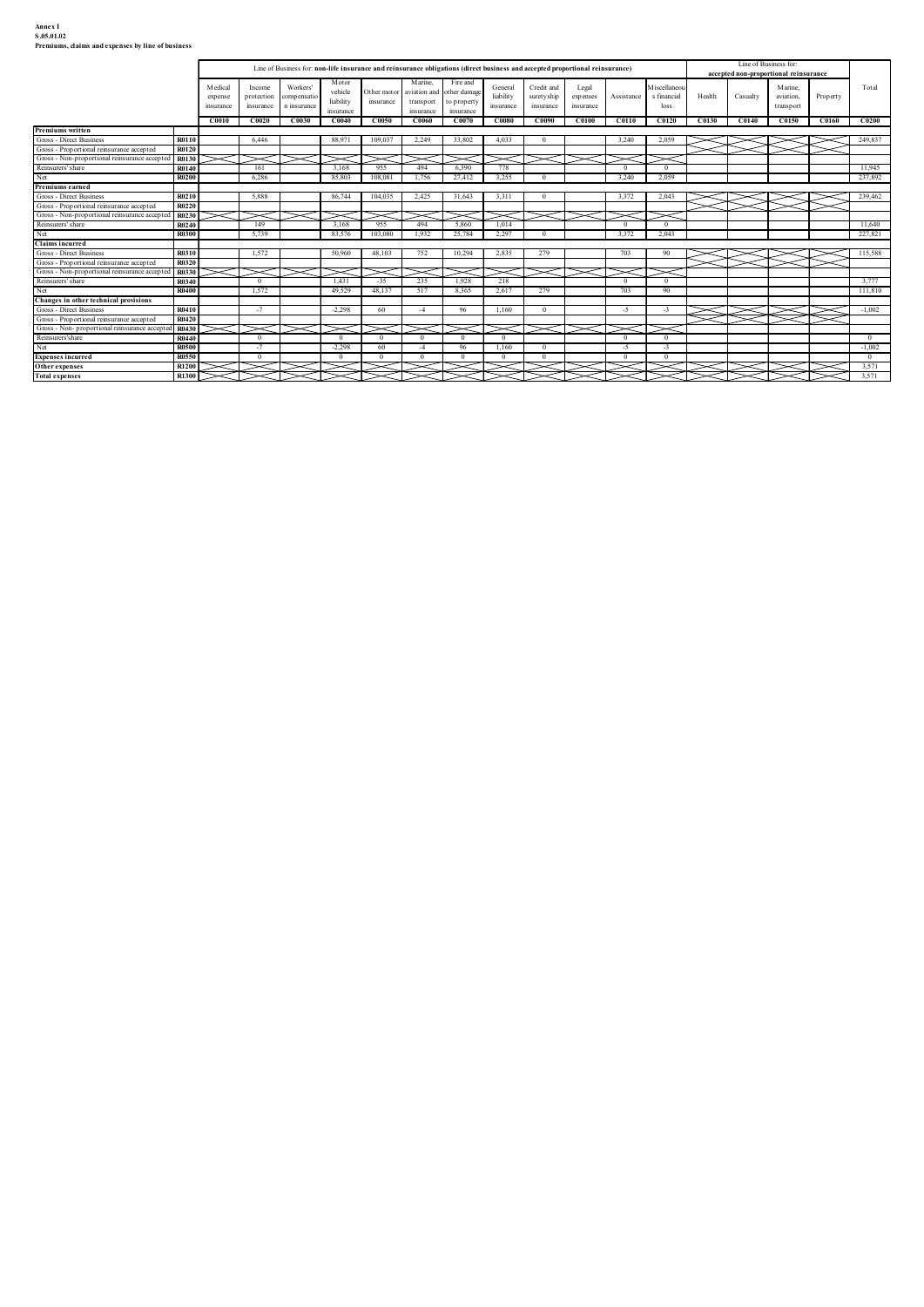| <b>Non-life Technical Provisions</b>                                                                                                                                                      |                      |                         |                                                  |                                          |                         |                            |                                                       |                         |                       |                                |                            |                                |                                  |                                                                         |                             |
|-------------------------------------------------------------------------------------------------------------------------------------------------------------------------------------------|----------------------|-------------------------|--------------------------------------------------|------------------------------------------|-------------------------|----------------------------|-------------------------------------------------------|-------------------------|-----------------------|--------------------------------|----------------------------|--------------------------------|----------------------------------|-------------------------------------------------------------------------|-----------------------------|
|                                                                                                                                                                                           |                      |                         |                                                  |                                          |                         |                            | Direct business and accepted proportional reinsurance |                         |                       |                                |                            |                                |                                  | Accepted non-proportional reinsurance<br>Non-                           |                             |
|                                                                                                                                                                                           | Medical              | Income                  | Motor<br>Workers'                                | Other<br>vehicle<br>motor                | Marine,<br>aviation and | Fire and othe<br>damage to | General<br>liability                                  | <b>Credit and</b>       | Legal                 | Assistano                      | Miscellan<br>$_{\rm{ous}}$ | Non-<br>roportion<br>al health | Non-<br>proportio<br>al casualty | oportion<br>Non-<br>al marine<br>proportion<br>aviation                 | <b>Total Non</b><br>Life    |
|                                                                                                                                                                                           | expense<br>insurance | protection<br>insurance | ompensatio<br>liability<br>insurance<br>insurano | insurano                                 | transport<br>insurance  | property<br>insurance      | insurance                                             | suretyship<br>insurance | expenses<br>insurance |                                | financial<br>loss          | nsurai                         | einsuran<br>$\mathbf{e}$         | al property<br>and<br>einsuranc<br>ransport<br>$\mathbf{e}$<br>einsuran | obligation                  |
|                                                                                                                                                                                           |                      |                         | CO040                                            | $CO050$ $CO060$                          | CO070                   | C0080                      | CO090                                                 | CO100                   | CO110                 |                                | C0120 C0130 C0140          |                                |                                  | $\mathbf{e}$<br>$C0150$ $C0160$                                         | $CO170$ $CO180$             |
| Technical provisions calculated as a whole<br><b>R0010</b>                                                                                                                                | CO020                | C0030                   |                                                  |                                          |                         |                            |                                                       |                         |                       |                                |                            |                                |                                  |                                                                         |                             |
| Total Recoverables from reinsurance/SPV and Finite Re after the adjustment for<br><b>R0050</b><br>expected losses due to counterparty default associated to TP calculated as a whole      |                      |                         |                                                  |                                          |                         |                            |                                                       |                         |                       |                                |                            |                                |                                  |                                                                         |                             |
| Technical provisions calculated as a sum of BE and RM                                                                                                                                     |                      |                         |                                                  | ਾ>                                       |                         | V                          |                                                       |                         |                       |                                |                            |                                |                                  | ≋                                                                       |                             |
| R006<br>Total recoverable from reinsurance/SPV and Finite Re after the adjustment for                                                                                                     |                      | 317                     | 23,573                                           | 18,634                                   | ਿਲ≭<br>151              | 9,844                      | ञ्≫<br>2,778                                          |                         |                       | 145                            | 美国家<br>32                  |                                |                                  |                                                                         | 55.473                      |
| R0140<br>expected losses due to counterparty default<br>Net Best Estimate of Premium Provisions<br>R0150                                                                                  |                      | $-93$<br>410            |                                                  | $-1.157$<br>593<br>24,730 18,041         | $-63$<br>215            | 783<br>9,061               | $-221$<br>2,999                                       | $\overline{0}$          |                       | 145                            | $\overline{32}$            |                                |                                  |                                                                         | $-160$<br>55,633            |
| R0160                                                                                                                                                                                     |                      | ≂ব<br>650               |                                                  | চ্ব্ৰচ্ব<br>104,405<br>16,733            | -<br>4,443              | X<br>17,821                | N<br>14,788                                           | $\asymp$<br>125         |                       | $\geq$<br>541                  | $>\!\!<$ l<br>91           |                                |                                  |                                                                         | ⋝<br>159,596                |
| Total recoverable from reinsurance/SPV and Finite Re after the adjustment for<br>R0240<br>expected losses due to counterparty default                                                     |                      | 23                      | 9.839                                            | 154                                      | 1.077                   | 3.821                      | 950                                                   |                         |                       |                                |                            |                                |                                  |                                                                         | 15,864                      |
| Net Best Estimate of Claims Provisions<br>R0250<br>Total Best estimate - gross<br><b>R0260</b>                                                                                            |                      | 626<br>967              |                                                  | 94,565 16,579<br>127,978 35,366          | 3,366<br>4,594          | 14,000<br>27,664           | 13,838<br>17,566                                      | 125<br>125              |                       | 541<br>686                     | 91<br>123                  |                                |                                  |                                                                         | 143,732<br>215,070          |
| R0270<br>Total Best estimate - net<br><b>R0280</b>                                                                                                                                        |                      | $-1.036$<br>361         | 5,063                                            | 119.296 34.620<br>3,744                  | 3.581<br>221            | 23.061<br>1,208            | 16.837<br>763                                         | 125                     |                       | 686<br>141                     | 123<br>165                 |                                |                                  |                                                                         | 199,365<br>11,676           |
| Amount of the transitional on Technical Provisions<br>R0290<br>Technical Provisions calculated as a whole                                                                                 |                      | ≂<br>$\overline{0}$     | ≂<br>$\overline{0}$<br>$\sim$                    | ⋝<br>$\sim$ 0                            | $\overline{0}$          | ≂<br>$\overline{0}$        | ≂<br>$\sim$                                           | N<br>$\overline{0}$     | $\overline{0}$        | $\checkmark$<br>$\sim$ 0       | ≂⊤<br>$\sim$ 0             | $^{\circ}$                     | $\overline{0}$                   | $\sim$<br>$\sim$ 0                                                      | ⋝<br>$\sim$ 0               |
| R0300<br>R0310                                                                                                                                                                            |                      | $\mathbf{0}$            | $\Omega$<br>$\sim$ 0                             | $\mathbf{0}$<br>$\overline{\phantom{a}}$ | $\overline{0}$          | $\overline{0}$             | $\overline{0}$<br>$\overline{0}$                      | $\overline{0}$          | $\overline{0}$        | $\mathbf{0}$<br>$\overline{0}$ | $\overline{0}$<br>$\sim$   | $\mathbf{0}$<br>$\sim$ 0       |                                  | $\mathbf{0}$<br>$^{\circ}$<br>$\overline{0}$ $\overline{0}$             | $\mathbf{0}$<br>$0 \quad 0$ |
| Technical provisions - total                                                                                                                                                              | $\overline{0}$       |                         | $\mathbf{0}$                                     | $\blacktriangleright$                    |                         | ∽                          | V                                                     | ∽                       | $\overline{0}$        | N                              | $\asymp$                   | $\sim$ 0                       | $\overline{0}$                   | $\approx\approx\approx$<br>$\overline{\phantom{0}}$                     |                             |
| Technical provisions - total<br>R0320<br>Recoverable from reinsurance contract/SPV and Finite Re after the adjustment for<br>R0330<br>expected losses due to counterparty default - total |                      | 1,328<br>$-70$          | 8.682                                            | 133,041<br>39,110<br>746                 | 4,816<br>1.013          | 28,873<br>4.603            | 18,329<br>729                                         | 134                     |                       | 827                            | 288                        |                                |                                  | $\overline{0}$                                                          | 226,746<br>15.705           |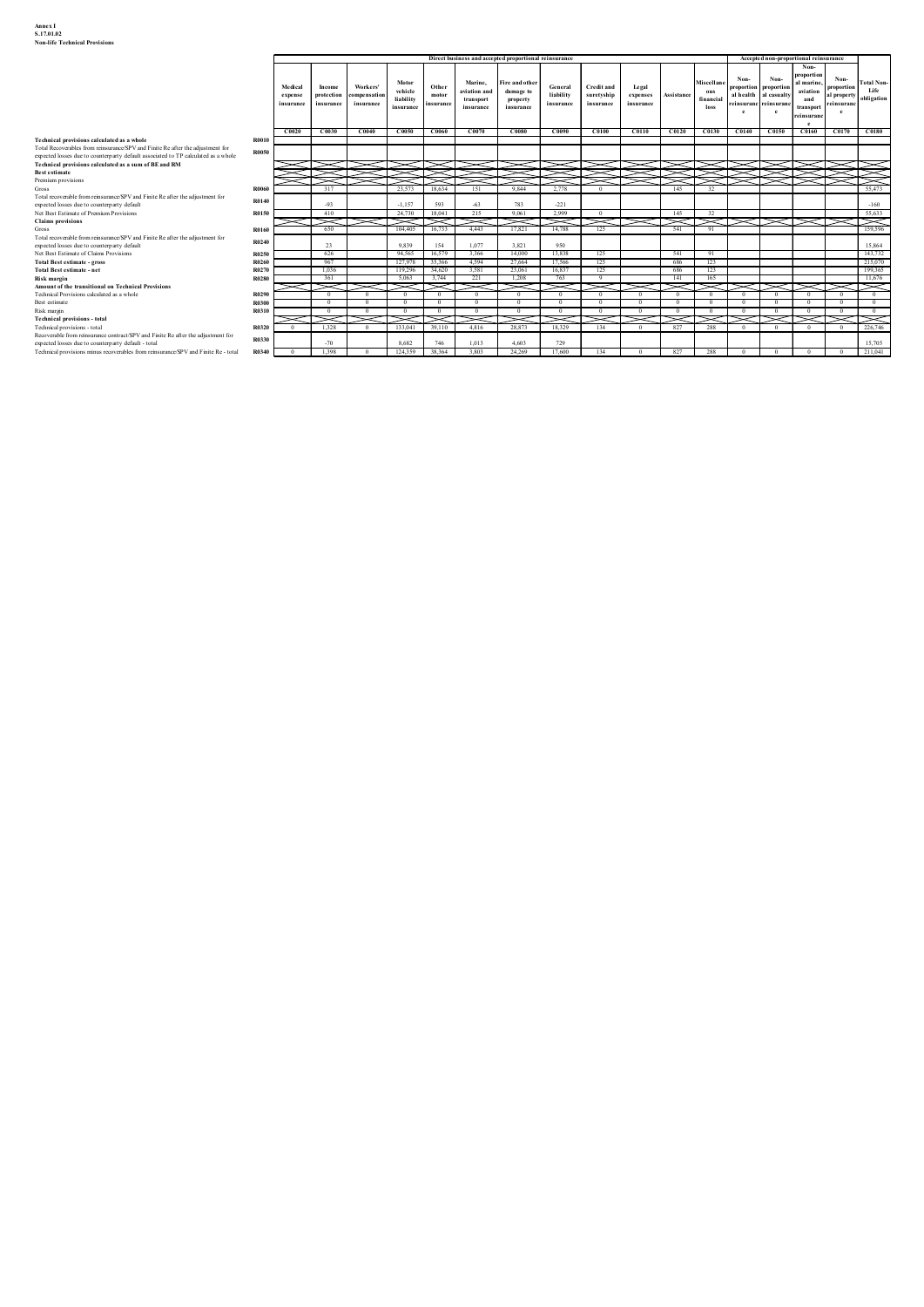# Annex I<br>S.19.01.21<br>Non-life Insurance Claims Information<br>Total Non-Life Business

| Accident vear/ | Z0020 |  |
|----------------|-------|--|

| ınex I<br>19.01.21<br>tal Non-Life Business<br>Accident year /                                                                                                                                                                                                                                           | on-life Insurance Claims Information<br><b>Z0020</b><br>$\frac{1}{2}$                                                                                                                                                                                                                                                                                                                                                                                                                                                                                                                                                                                                                                                                                                                                                                                                                                                                                                                                                                                                                                                                               |                                                                                                                                                                                                                                                                                                                          |                                                                                                                                                                     |
|----------------------------------------------------------------------------------------------------------------------------------------------------------------------------------------------------------------------------------------------------------------------------------------------------------|-----------------------------------------------------------------------------------------------------------------------------------------------------------------------------------------------------------------------------------------------------------------------------------------------------------------------------------------------------------------------------------------------------------------------------------------------------------------------------------------------------------------------------------------------------------------------------------------------------------------------------------------------------------------------------------------------------------------------------------------------------------------------------------------------------------------------------------------------------------------------------------------------------------------------------------------------------------------------------------------------------------------------------------------------------------------------------------------------------------------------------------------------------|--------------------------------------------------------------------------------------------------------------------------------------------------------------------------------------------------------------------------------------------------------------------------------------------------------------------------|---------------------------------------------------------------------------------------------------------------------------------------------------------------------|
| Year<br><b>R0100</b><br>Prior<br>N-9<br>R0160<br>$N-8$<br>R0170<br>$N-7$<br><b>R0180</b><br>$N-6$<br><b>R0190</b><br>$N-5$<br><b>R0200</b><br>$N-4$<br>R0210<br>$N-3$<br><b>R0220</b><br>$N-2$<br>R0230<br>$N-1$<br><b>R0240</b><br>$\mathbf N$<br>R0250                                                 | Gross Claims Paid (non-cumulative)<br>(absolute amount)<br>Development year<br>$\overline{2}$<br>3<br>$\overline{5}$<br>$10 & +$<br>$\bf{0}$<br>$\overline{7}$<br>8<br>9<br>$\blacksquare$<br>$\overline{4}$<br>- 6<br>C0010<br>C0020<br>C0030<br>C <sub>0040</sub><br>C0050<br>C0060<br>C0070<br>C0080<br>C <sub>00</sub> <sub>3</sub> <sup>0</sup><br>C <sub>0100</sub><br>C <sub>0110</sub><br>810<br>$>\!<$<br>$>\!<$<br>$>\!$<br>$>\!<$<br>$>\!<$<br>$>\,$<br>$>\!<$<br>$\prec$<br>$\asymp$<br>356<br>59,629<br>28,816<br>9,941<br>6,081<br>3,342<br>2,163<br>606<br>1,099<br>313<br>55,360<br>22,716<br>6,717<br>4,032<br>1,862<br>1,011<br>1,325<br>1,080<br>187<br>5,812<br>3,723<br>1,827<br>2,307<br>198<br>41,497<br>19,467<br>1,697<br>2,891<br>1,722<br>50,768<br>19,744<br>1,526<br>1,802<br>835<br>2,783<br>2,090<br>13,643<br>3,292<br>1,983<br>36,705<br>45,157<br>25,337<br>5,470<br>4,697<br>4,099<br>8,722<br>3,729<br>36,893<br>19,657<br>44,760<br>22,719<br>6,386<br>49,788<br>31,602<br>49,172<br>Gross undiscounted Best Estimate Claims Provisions                                                                        | In Current year<br>C0170<br><b>R0100</b><br>810<br><b>R0160</b><br>356<br><b>R0170</b><br>187<br><b>R0180</b><br>198<br>835<br>R0190<br><b>R0200</b><br>2,090<br>R0210<br>4,099<br><b>R0220</b><br>3,729<br>R0230<br>6,386<br><b>R0240</b><br>31,602<br>49,172<br><b>R0250</b><br><b>R0260</b><br>99,464<br><b>Total</b> | Sum of years<br>(cumulative)<br><b>C0180</b><br>810<br>112,345<br>94,289<br>76,527<br>79,290<br>60,497<br>84,760<br>69,001<br>73,864<br>81,389<br>49,172<br>781,944 |
| Year<br>Prior<br><b>R0100</b><br>$N-9$<br>R0160<br>$N-8$<br><b>R0170</b><br>$N-7$<br><b>R0180</b><br>$N-6$<br><b>R0190</b><br>$N-5$<br><b>R0200</b><br>$N-4$<br>R0210<br>$N-3$<br><b>R0220</b><br>$\mathbf{N}\text{-}\mathbf{2}$<br><b>R0230</b><br>$N-1$<br><b>R0240</b><br>$\mathbf N$<br><b>R0250</b> | (absolute amount)<br>Development year<br>$\overline{2}$<br>$\overline{5}$<br>$7\overline{ }$<br>$10 & +$<br>3<br>$\overline{4}$<br>8<br>- 9<br>$\mathbf{0}$<br>- 1<br>- 6<br>C <sub>0290</sub><br>$\bf C0200$<br>C <sub>0210</sub><br>C0220<br>C0230<br>C <sub>0240</sub><br>C0250<br>C0260<br>C0270<br>$\bf C0280$<br>C0300<br>$\gt$<br>$>\!<$<br>$\gt$<br>$>\!<$<br>$>\!<$<br>$>\!<$<br>$>\!<$<br>$>\!<$<br>$>\!<$<br>$>\!<$<br>8,395<br>$\overline{0}$<br>$\overline{0}$<br>$\overline{0}$<br>$\overline{0}$<br>$\overline{0}$<br>3,228<br>2,350<br>1,408<br>1,928<br>$\overline{0}$<br>6,339<br>2,279<br>$\overline{0}$<br>$\overline{0}$<br>$\overline{0}$<br>$\overline{0}$<br>$\overline{0}$<br>4,578<br>2,067<br>8,525<br>594<br>$\overline{0}$<br>$\overline{0}$<br>$\overline{0}$<br>$\overline{0}$<br>4,878<br>1,426<br>11,359<br>8,065<br>6,647<br>6,999<br>$\overline{0}$<br>$\bf{0}$<br>$\overline{0}$<br>5,345<br>14,164<br>10,392<br>3,750<br>$\overline{0}$<br>$\overline{0}$<br>25,620<br>16,995<br>9,714<br>8,541<br>$\overline{0}$<br>47,443<br>26,561 14,473 8,128<br>19,216<br>12,316<br>47,641<br>20,692<br>52,027<br>58,095 | Year end<br>(discounted<br>C0360<br><b>R0100</b><br>8,422<br><b>R0160</b><br>1,930<br><b>R0170</b><br>2,067<br><b>R0180</b><br>590<br><b>R0190</b><br>6,661<br>3,759<br><b>R0200</b><br>R0210<br>8,559<br><b>R0220</b><br>8,138<br>12,331<br>R0230<br>20,717<br>R0240<br>58,179<br>R0250<br>131,353<br>R0260<br>Total    |                                                                                                                                                                     |
|                                                                                                                                                                                                                                                                                                          |                                                                                                                                                                                                                                                                                                                                                                                                                                                                                                                                                                                                                                                                                                                                                                                                                                                                                                                                                                                                                                                                                                                                                     |                                                                                                                                                                                                                                                                                                                          |                                                                                                                                                                     |

| Sum of years<br>(cumulative) |
|------------------------------|
| C0180                        |
| 810                          |
| 112,345                      |
| 94,289                       |
| 76,527                       |
| 79,290                       |
| 60,497                       |
| 84,760                       |
| 69,001                       |
| 73,864                       |
| 81,389                       |
| 49,172                       |
| 781,944                      |

|       |              |              |                   |                   |              |                   | Development year |       |                   |       |       |              |
|-------|--------------|--------------|-------------------|-------------------|--------------|-------------------|------------------|-------|-------------------|-------|-------|--------------|
|       | Year         | $\theta$     |                   | 2                 | 3            | 4                 | э                | 6     | 7                 | 8     | 9     | $10 & +$     |
|       |              | <b>C0200</b> | C <sub>0210</sub> | C <sub>0220</sub> | C0230        | C <sub>0240</sub> | C0250            | C0260 | C <sub>0270</sub> | C0280 | C0290 | <b>C0300</b> |
| Prior | <b>R0100</b> |              |                   |                   |              |                   |                  |       |                   |       |       | 8,395        |
| $N-9$ | R0160        | $\bf{0}$     | $\Omega$          | $\bf{0}$          | $\mathbf{0}$ | $\mathbf{0}$      | $\Omega$         | 3,228 | 2,350             | 1.408 | 1,928 |              |
| $N-8$ | <b>R0170</b> | $\Omega$     | $\Omega$          | $\mathbf{0}$      | $\Omega$     | $\Omega$          | 6,339            | 4,578 | 2,279             | 2,067 |       |              |
| $N-7$ | <b>R0180</b> | $\mathbf{0}$ | $\bf{0}$          | $\mathbf{0}$      | $\mathbf{0}$ | 8,525             | 4,878            | 1,426 | 594               |       |       |              |
| $N-6$ | R0190        | $\bf{0}$     | $\Omega$          | $\mathbf{0}$      | 11,359       | 8,065             | 6,999            | 6,647 |                   |       |       |              |
| $N-5$ | <b>R0200</b> | $\Omega$     | $\Omega$          | 14.164            | 10,392       | 5,345             | 3,750            |       |                   |       |       |              |
| N-4   | R0210        | $\mathbf{0}$ | 25,620            | 16,995            | 9,714        | 8,541             |                  |       |                   |       |       |              |
| $N-3$ | <b>R0220</b> | 47.443       | 26,561            | 14.473            | 8,128        |                   |                  |       |                   |       |       |              |
| $N-2$ | <b>R0230</b> | 47.641       | 19,216            | 12,316            |              |                   |                  |       |                   |       |       |              |
| $N-1$ | R0240        | 52,027       | 20,692            |                   |              |                   |                  |       |                   |       |       |              |
| N     | R0250        | 58,095       |                   |                   |              |                   |                  |       |                   |       |       |              |

|              | <b>Year end</b><br>(discounted |
|--------------|--------------------------------|
|              | C0360                          |
| <b>R0100</b> | 8,422                          |
| R0160        | 1.930                          |
| R0170        | 2.067                          |
| <b>R0180</b> | 590                            |
| R0190        | 6.661                          |
| <b>R0200</b> | 3,759                          |
| R0210        | 8.559                          |
| R0220        | 8.138                          |
| R0230        | 12.331                         |
| R0240        | 20.717                         |
| <b>R0250</b> | 58.179                         |
| R0260        | 131.353                        |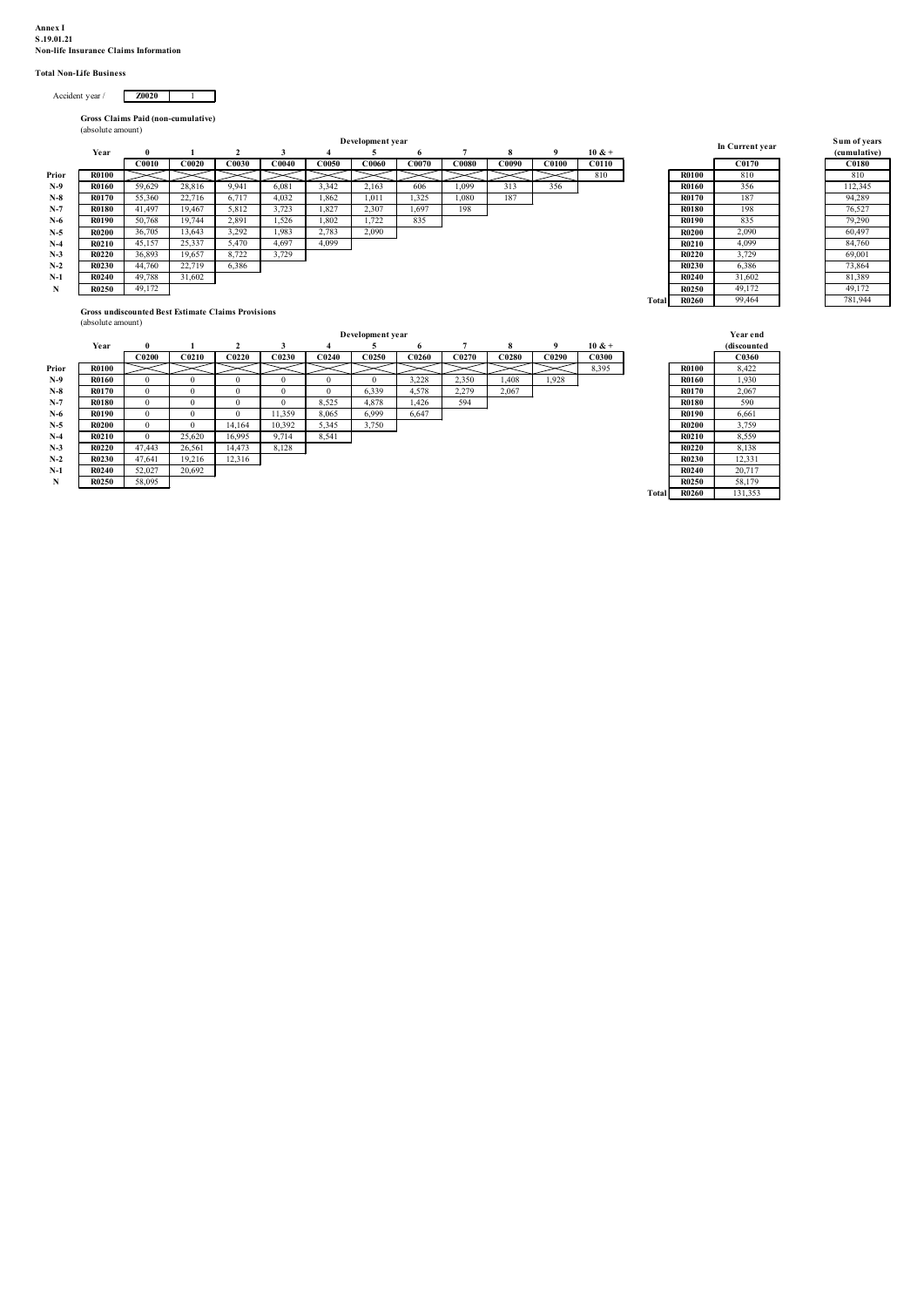## Annex I S.22.01.01

|                            | <b>Long Term</b><br>Guarantee<br>measures and<br>transitionals | Without<br>ransitional on<br>technical<br>provisions                                                                | <b>Impact of</b><br>transitional on<br>technical<br>provisions | Without<br>transitional on<br>interest rate                       | <b>Impact of</b><br>ransitional on<br>interest rate | volatility<br>adjustment and<br>without other<br>transitional | Impact of<br>volatility<br>adjustment set<br>to zero  | matching<br>adjustment and<br>without all the | Impact of<br>matching<br>adjustment set<br>to zero                                                                                                      | Impact of all<br><b>LTG</b> measures<br>and<br>transitionals |
|----------------------------|----------------------------------------------------------------|---------------------------------------------------------------------------------------------------------------------|----------------------------------------------------------------|-------------------------------------------------------------------|-----------------------------------------------------|---------------------------------------------------------------|-------------------------------------------------------|-----------------------------------------------|---------------------------------------------------------------------------------------------------------------------------------------------------------|--------------------------------------------------------------|
|                            | C0010                                                          | C0020                                                                                                               | C0030                                                          | C0040                                                             | C0050                                               | C0060                                                         | C0070                                                 | <b>C0080</b>                                  | C0090                                                                                                                                                   | <b>C0100</b>                                                 |
|                            | 226,746                                                        |                                                                                                                     |                                                                | 226,746                                                           |                                                     | 210,79                                                        | $-15,951$                                             | 210,794                                       |                                                                                                                                                         | $-15,951$                                                    |
|                            |                                                                |                                                                                                                     |                                                                |                                                                   |                                                     |                                                               |                                                       |                                               |                                                                                                                                                         | 222                                                          |
|                            |                                                                |                                                                                                                     |                                                                |                                                                   |                                                     |                                                               |                                                       |                                               |                                                                                                                                                         | 222                                                          |
|                            |                                                                |                                                                                                                     |                                                                |                                                                   |                                                     |                                                               |                                                       | $\Omega$                                      |                                                                                                                                                         |                                                              |
| Eligible own funds to meet | 145,106                                                        |                                                                                                                     |                                                                | 145,106                                                           |                                                     | 145,328                                                       |                                                       |                                               |                                                                                                                                                         | 222                                                          |
|                            | 145,106                                                        |                                                                                                                     |                                                                | 145,106                                                           |                                                     | 145,328                                                       |                                                       | 145,328                                       |                                                                                                                                                         | 222                                                          |
|                            |                                                                |                                                                                                                     |                                                                |                                                                   |                                                     |                                                               | $\Omega$                                              |                                               |                                                                                                                                                         |                                                              |
| R0090                      | 82,918                                                         | 82,918                                                                                                              |                                                                | 82,918                                                            |                                                     | 82,918                                                        |                                                       | 82,918                                        |                                                                                                                                                         |                                                              |
| Eligible own funds to meet | 145,106                                                        | 145,106                                                                                                             |                                                                | 145,106                                                           |                                                     | 145,328                                                       | 222                                                   | 145,328                                       |                                                                                                                                                         | 222                                                          |
| R0100                      |                                                                |                                                                                                                     |                                                                |                                                                   |                                                     | 37,313                                                        |                                                       | 37,313                                        |                                                                                                                                                         |                                                              |
|                            | <b>R0070</b>                                                   | Amount with<br>R0010<br>R0020<br>145,106<br>161,048<br>R0030<br>R0040<br>R0050<br>R0060<br>$\Omega$<br><b>R0080</b> | Impact of long term guarantees measures and transitionals      | 226,746<br>145,106<br>161,048<br>145,106<br>145,106<br>$\sqrt{ }$ | 145,106<br>161,048<br>$\Omega$                      |                                                               | Without<br>measures<br>145,328<br>161,270<br>$\Omega$ |                                               | Impact of the LTG measures and transitionals (Step-by-step approach)<br>Without<br>others<br>222<br>145,328<br>222<br>161,270<br>222<br>222<br>$\Omega$ | 145,328                                                      |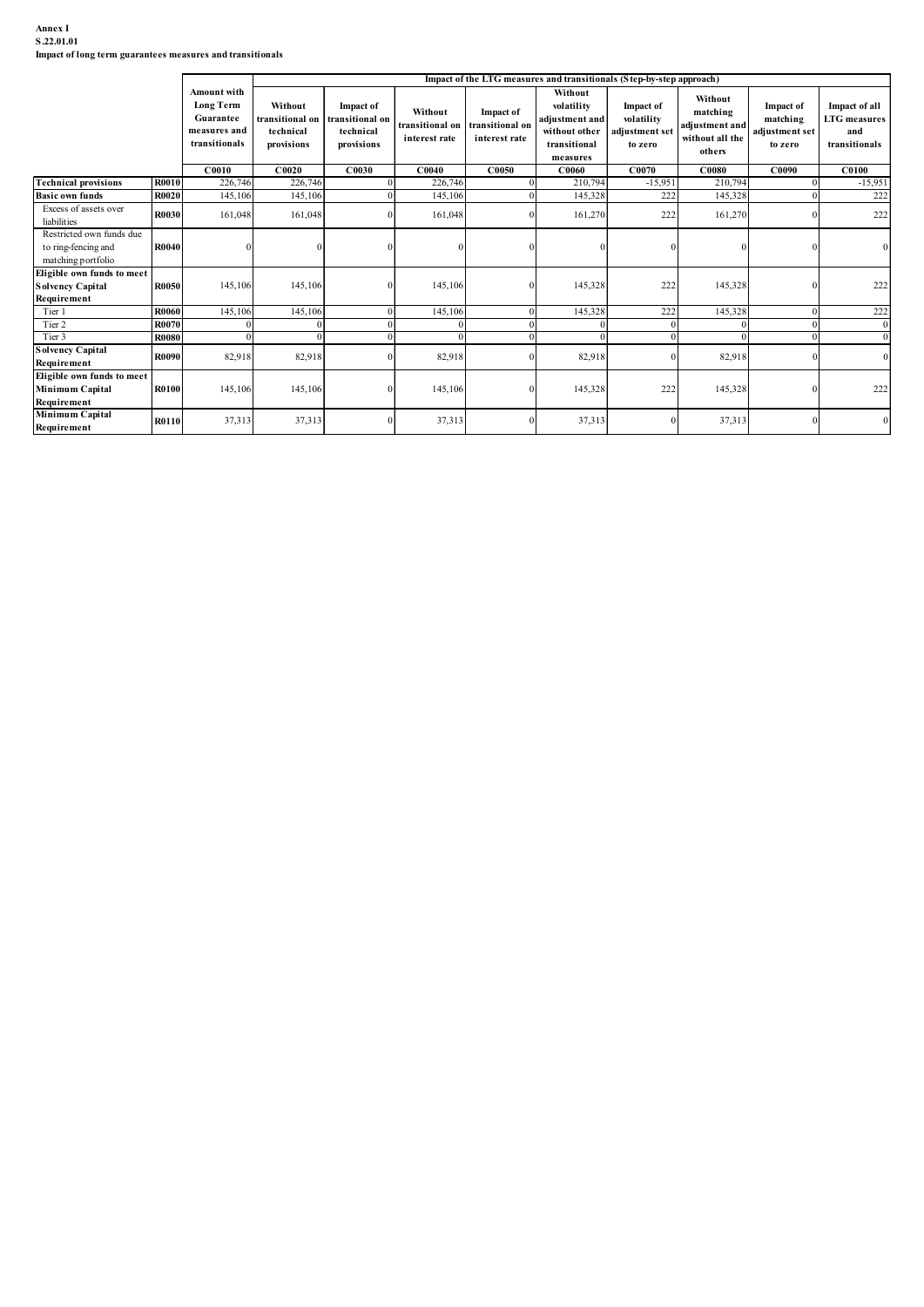| Annex I                                                                                                    |              |            |              |            |        |        |
|------------------------------------------------------------------------------------------------------------|--------------|------------|--------------|------------|--------|--------|
| S.23.01.01                                                                                                 |              |            |              |            |        |        |
| Own funds                                                                                                  |              |            |              |            |        |        |
|                                                                                                            |              |            |              |            |        |        |
|                                                                                                            |              | Total      | Tier 1-      | Tier 1-    | Tier 2 | Tier 3 |
|                                                                                                            |              |            | unrestricted | restricted |        |        |
|                                                                                                            |              | C0010      | C0020        | C0030      | C0040  | C0050  |
| Basic own funds before deduction for participations in other financial sector as foreseen in article 68    |              |            |              |            |        |        |
| of Delegated Regulation 2015/35                                                                            |              |            |              |            |        |        |
| Ordinary share capital (gross of own shares)                                                               | <b>R0010</b> | 66,587     | 66,587       |            |        |        |
| Share premium account related to ordinary share capital                                                    | <b>R0030</b> |            |              |            |        |        |
| Iinitial funds, members' contributions or the equivalent basic own - fund item for mutual and mutual-type  |              |            |              |            |        |        |
| undertakings                                                                                               | <b>R0040</b> |            |              |            |        |        |
| Subordinated mutual member accounts                                                                        | <b>R0050</b> |            |              |            |        |        |
| Surplus funds                                                                                              | <b>R0070</b> | $\sqrt{ }$ |              |            |        |        |
| Preference shares                                                                                          | R0090        |            |              |            |        |        |
| Share premium account related to preference shares                                                         | <b>R0110</b> |            |              |            |        |        |
| Reconciliation reserve                                                                                     | <b>R0130</b> | 78,520     | 78,520       |            |        |        |
| Subordinated liabilities                                                                                   | <b>R0140</b> |            |              |            |        |        |
| An amount equal to the value of net deferred tax assets                                                    | <b>R0160</b> |            |              |            |        |        |
| Other own fund items approved by the supervisory authority as basic own funds not specified above          | <b>R0180</b> | $\Omega$   |              |            |        |        |
| Own funds from the financial statements that should not be represented by the reconciliation               |              |            |              |            |        |        |
| reserve and do not meet the criteria to be classified as Solvency II own funds                             |              |            |              |            |        |        |
| Own funds from the financial statements that should not be represented by the reconciliation reserve and   | <b>R0220</b> |            |              |            |        |        |
| do not meet the criteria to be classified as Solvency II own funds                                         |              |            |              |            |        |        |
| Deductions                                                                                                 |              |            |              |            |        |        |
| Deductions for participations in financial and credit institutions                                         | R0230        |            |              |            |        |        |
| Total basic own funds after deductions                                                                     | <b>R0290</b> | 145,106    | 145,106      |            |        |        |
| Ancillary own funds                                                                                        |              |            |              |            |        |        |
| Unpaid and uncalled ordinary share capital callable on demand                                              | <b>R0300</b> |            |              |            |        |        |
| Unpaid and uncalled initial funds, members' contributions or the equivalent basic own fund item for mutual | R0310        |            |              |            |        |        |
| and mutual - type undertakings, callable on demand                                                         |              |            |              |            |        |        |
| Unpaid and uncalled preference shares callable on demand                                                   | <b>R0320</b> |            |              |            |        |        |
| A legally binding commitment to subscribe and pay for subordinated liabilities on demand                   | <b>R0330</b> |            |              |            |        |        |
| Letters of credit and guarantees under Article 96(2) of the Directive 2009/138/EC                          | <b>R0340</b> |            |              |            |        |        |
|                                                                                                            |              |            |              |            |        |        |

- 
- 
- 

## Reconciliation reserve

#### Expected profits

| Annex I                                                                                                                                                                                                   |                              |                       |                       |                            |                 |                 |
|-----------------------------------------------------------------------------------------------------------------------------------------------------------------------------------------------------------|------------------------------|-----------------------|-----------------------|----------------------------|-----------------|-----------------|
| S.23.01.01<br>Own funds                                                                                                                                                                                   |                              |                       |                       |                            |                 |                 |
|                                                                                                                                                                                                           |                              |                       | Tier 1-               | Tier 1 -                   |                 |                 |
|                                                                                                                                                                                                           |                              | Total<br><b>C0010</b> | unrestricted<br>C0020 | restricted<br><b>C0030</b> | Tier 2<br>C0040 | Tier 3<br>C0050 |
| Basic own funds before deduction for participations in other financial sector as foreseen in article 68                                                                                                   |                              |                       |                       |                            |                 |                 |
| of Delegated Regulation 2015/35<br>Ordinary share capital (gross of own shares)                                                                                                                           | <b>R0010</b>                 | 66,587                | 66,587                |                            |                 |                 |
| Share premium account related to ordinary share capital                                                                                                                                                   | <b>R0030</b>                 |                       |                       |                            |                 |                 |
| Iinitial funds, members' contributions or the equivalent basic own - fund item for mutual and mutual-type<br>undertakings                                                                                 | <b>R0040</b>                 |                       |                       |                            |                 |                 |
| Subordinated mutual member accounts<br>Surplus funds                                                                                                                                                      | <b>R0050</b><br><b>R0070</b> |                       |                       |                            |                 |                 |
| Preference shares                                                                                                                                                                                         | <b>R0090</b>                 |                       |                       |                            |                 |                 |
| Share premium account related to preference shares<br>Reconciliation reserve                                                                                                                              | <b>R0110</b><br>R0130        | 78,520                | 78,520                |                            |                 |                 |
| Subordinated liabilities<br>An amount equal to the value of net deferred tax assets                                                                                                                       | R0140<br><b>R0160</b>        |                       |                       |                            |                 |                 |
| Other own fund items approved by the supervisory authority as basic own funds not specified above                                                                                                         | <b>R0180</b>                 |                       |                       |                            |                 |                 |
| Own funds from the financial statements that should not be represented by the reconciliation<br>reserve and do not meet the criteria to be classified as Solvency II own funds                            |                              |                       |                       |                            |                 |                 |
| Own funds from the financial statements that should not be represented by the reconciliation reserve and<br>do not meet the criteria to be classified as Solvency II own funds                            | R0220                        |                       |                       |                            |                 |                 |
| Deductions                                                                                                                                                                                                |                              |                       |                       |                            |                 |                 |
| Deductions for participations in financial and credit institutions<br>Total basic own funds after deductions                                                                                              | R0230<br>R0290               | 145,106               | 145,106               |                            |                 |                 |
| Ancillary own funds                                                                                                                                                                                       |                              |                       |                       |                            |                 |                 |
| Unpaid and uncalled ordinary share capital callable on demand<br>Unpaid and uncalled initial funds, members' contributions or the equivalent basic own fund item for mutual                               | <b>R0300</b><br>R0310        |                       |                       |                            |                 |                 |
| and mutual - type undertakings, callable on demand<br>Unpaid and uncalled preference shares callable on demand                                                                                            | R0320                        |                       |                       |                            |                 |                 |
| A legally binding commitment to subscribe and pay for subordinated liabilities on demand                                                                                                                  | R0330                        |                       |                       |                            |                 |                 |
| Letters of credit and guarantees under Article 96(2) of the Directive 2009/138/EC<br>Letters of credit and guarantees other than under Article 96(2) of the Directive 2009/138/EC                         | R0340<br><b>R0350</b>        |                       |                       |                            |                 |                 |
| Supplementary members calls under first subparagraph of Article 96(3) of the Directive 2009/138/EC<br>Supplementary members calls - other than under first subparagraph of Article 96(3) of the Directive | <b>R0360</b>                 |                       |                       |                            |                 |                 |
| 2009/138/EC                                                                                                                                                                                               | R0370                        |                       |                       |                            |                 |                 |
| Other ancillary own funds                                                                                                                                                                                 | R0390                        |                       |                       |                            |                 |                 |
|                                                                                                                                                                                                           |                              | Total                 | Tier 1 -              | Tier 1 -                   | Tier 2          | Tier 3          |
|                                                                                                                                                                                                           |                              | <b>C0010</b>          | unrestricted<br>C0020 | restricted<br><b>C0030</b> | C0040           | C0050           |
| Total ancillary own funds<br>Available and eligible own funds                                                                                                                                             | <b>R0400</b>                 |                       |                       |                            |                 |                 |
| Total available own funds to meet the SCR                                                                                                                                                                 | <b>R0500</b>                 | 145,106               | 145,106               |                            |                 |                 |
| Total available own funds to meet the MCR<br>Total eligible own funds to meet the SCR                                                                                                                     | R0510<br>R0540               | 145,106<br>145,106    | 145,106<br>145,106    |                            |                 |                 |
| Total eligible own funds to meet the MCR<br>SCR                                                                                                                                                           | <b>R0550</b><br><b>R0580</b> | 145,106<br>82,918     | 145,106               |                            |                 |                 |
| MCR                                                                                                                                                                                                       | <b>R0600</b>                 | 37,31                 |                       |                            |                 |                 |
| Ratio of Eligible own funds to SCR<br>Ratio of Eligible own funds to MCR                                                                                                                                  | <b>R0620</b><br><b>R0640</b> | 175.0%<br>388.9%      |                       |                            |                 |                 |
|                                                                                                                                                                                                           |                              |                       |                       |                            |                 |                 |
| <b>Reconciliation reserve</b>                                                                                                                                                                             |                              | C0060                 |                       |                            |                 |                 |
|                                                                                                                                                                                                           | <b>R0700</b>                 | 161,04                |                       |                            |                 |                 |
| Excess of assets over liabilities                                                                                                                                                                         |                              |                       |                       |                            |                 |                 |
| Own shares (held directly and indirectly)<br>Foreseeable dividends, distributions and charges<br>Other basic own fund items                                                                               | R0710<br>R0720<br>R0730      | 15,942<br>66,58       |                       |                            |                 |                 |

| Unpaid and uncalled preference shares callable on demand                                                           | R0320        |              |              |            |        |        |
|--------------------------------------------------------------------------------------------------------------------|--------------|--------------|--------------|------------|--------|--------|
| A legally binding commitment to subscribe and pay for subordinated liabilities on demand                           | <b>R0330</b> |              |              |            |        |        |
| Letters of credit and guarantees under Article 96(2) of the Directive 2009/138/EC                                  | <b>R0340</b> |              |              |            |        |        |
| Letters of credit and guarantees other than under Article 96(2) of the Directive 2009/138/EC                       | R0350        |              |              |            |        |        |
| Supplementary members calls under first subparagraph of Article 96(3) of the Directive 2009/138/EC                 | <b>R0360</b> |              |              |            |        |        |
| Supplementary members calls - other than under first subparagraph of Article 96(3) of the Directive<br>2009/138/EC | R0370        |              |              |            |        |        |
| Other ancillary own funds                                                                                          | R0390        | $\Omega$     |              |            |        |        |
|                                                                                                                    |              |              |              |            |        |        |
|                                                                                                                    |              | <b>Total</b> | Tier 1-      | Tier 1 -   | Tier 2 | Tier 3 |
|                                                                                                                    |              |              | unrestricted | restricted |        |        |
|                                                                                                                    |              | C0010        | C0020        | C0030      | C0040  | C0050  |
| <b>Total ancillary own funds</b>                                                                                   | <b>R0400</b> |              |              |            |        |        |
| Available and eligible own funds                                                                                   |              |              |              |            |        |        |
| Total available own funds to meet the SCR                                                                          | <b>R0500</b> | 145,106      | 145,106      |            |        |        |
| Total available own funds to meet the MCR                                                                          | R0510        | 145,106      | 145,106      |            |        |        |
| Total eligible own funds to meet the SCR                                                                           | R0540        | 145,106      | 145,106      |            |        |        |
| Total eligible own funds to meet the MCR                                                                           | <b>R0550</b> | 145,106      | 145,106      |            |        |        |
| SCR                                                                                                                | <b>R0580</b> | 82,918       |              |            |        |        |
| MCR                                                                                                                | <b>R0600</b> | 37,313       |              |            |        |        |
| Ratio of Eligible own funds to SCR                                                                                 | <b>R0620</b> | 175.0%       |              |            |        |        |
| Ratio of Eligible own funds to MCR                                                                                 | <b>R0640</b> | 388.9%       |              |            |        |        |
|                                                                                                                    |              |              |              |            |        |        |
|                                                                                                                    |              | C0060        |              |            |        |        |
| <b>Reconciliation reserve</b>                                                                                      |              |              |              |            |        |        |
| Excess of assets over liabilities                                                                                  | <b>R0700</b> | 161,048      |              |            |        |        |
| Own shares (held directly and indirectly)                                                                          | <b>R0710</b> |              |              |            |        |        |
| Foreseeable dividends, distributions and charges                                                                   | R0720        | 15,942       |              |            |        |        |
| Other basic own fund items                                                                                         | <b>R0730</b> | 66,587       |              |            |        |        |
| Adjustment for restricted own fund items in respect of matching adjustment portfolios and ring fenced              | R0740        |              |              |            |        |        |
| <b>Reconciliation reserve</b>                                                                                      | <b>R0760</b> | 78,520       |              |            |        |        |
| <b>Expected profits</b>                                                                                            |              |              |              |            |        |        |
| Expected profits included in future premiums (EPIFP) - Life business                                               | R0770        | $\Omega$     |              |            |        |        |
| Expected profits included in future premiums (EPIFP) - Non- life business                                          | <b>R0780</b> | 4,986        |              |            |        |        |
| Total Expected profits included in future premiums (EPIFP)                                                         | R0790        | 4,986        |              |            |        |        |
|                                                                                                                    |              |              |              |            |        |        |
|                                                                                                                    |              |              |              |            |        |        |
|                                                                                                                    |              |              |              |            |        |        |
|                                                                                                                    |              |              |              |            |        |        |
|                                                                                                                    |              |              |              |            |        |        |
|                                                                                                                    |              |              |              |            |        |        |
|                                                                                                                    |              |              |              |            |        |        |

| C0060   |  |  |
|---------|--|--|
|         |  |  |
| 161,048 |  |  |
|         |  |  |
| 15,942  |  |  |
| 66,587  |  |  |
|         |  |  |
| 78,520  |  |  |
|         |  |  |
|         |  |  |
| 4,986   |  |  |
| 4,986   |  |  |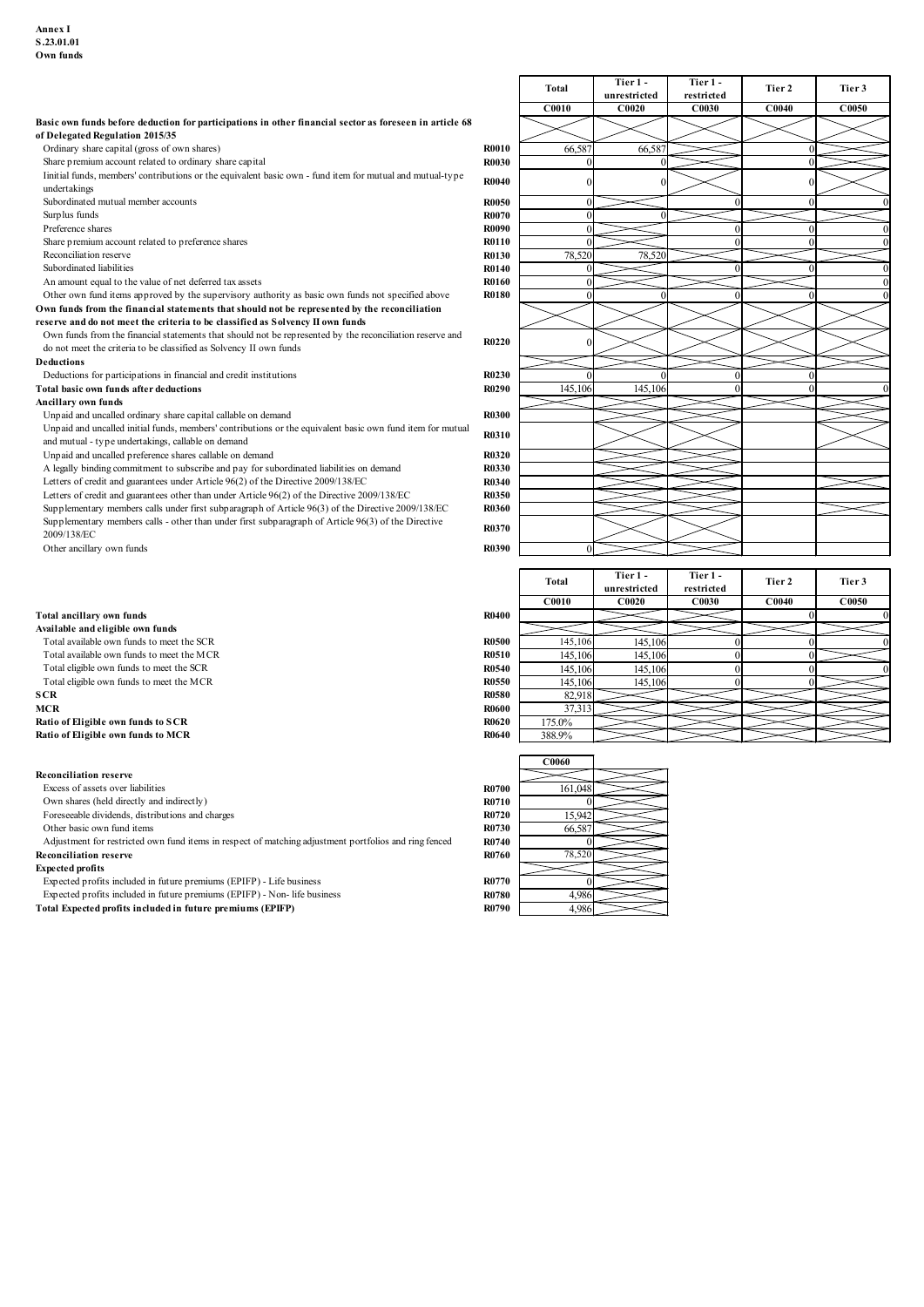| Annex I                                                                                        |              |                       |
|------------------------------------------------------------------------------------------------|--------------|-----------------------|
| S.25.01.21                                                                                     |              |                       |
| Solvency Capital Requirement - for undertakings on Standard Formula                            |              |                       |
|                                                                                                |              |                       |
|                                                                                                |              | <b>Gross solvency</b> |
|                                                                                                |              | capital               |
|                                                                                                |              | requirement           |
|                                                                                                |              | C0110                 |
| Market risk                                                                                    | <b>R0010</b> | 22,037                |
| Counterparty default risk                                                                      | <b>R0020</b> | 13,057                |
| Life underwriting risk                                                                         | <b>R0030</b> |                       |
| Health underwriting risk                                                                       | <b>R0040</b> | 2,841                 |
| Non-life underwriting risk                                                                     | <b>R0050</b> | 68,192                |
| Diversification                                                                                | <b>R0060</b> | $-21,570$             |
| Intangible asset risk                                                                          | <b>R0070</b> |                       |
| <b>Basic Solvency Capital Requirement</b>                                                      | <b>R0100</b> | 84,556                |
| <b>Calculation of Solvency Capital Requirement</b>                                             |              | <b>C0100</b>          |
| Adjustment due to RFF/MAP nSCR aggregation                                                     | R0120        |                       |
| Operational risk                                                                               | <b>R0130</b> | 7,575                 |
| Loss-absorbing capacity of technical provisions                                                | R0140        | $\Omega$              |
| Loss-absorbing capacity of deferred taxes                                                      | R0150        | $-9,213$              |
| Capital requirement for business operated in accordance with Art. 4 of Directive<br>2003/41/EC | <b>R0160</b> | $\Omega$              |
| Solvency Capital Requirement excluding capital add-on                                          | <b>R0200</b> | 82,918                |
| Capital add-on already set                                                                     | R0210        | $\Omega$              |
| Solvency capital requirement                                                                   | R0220        | 82,918                |
| Other information on SCR                                                                       |              |                       |
| Capital requirement for duration-based equity risk sub-module                                  | <b>R0400</b> |                       |
| Total amount of Notional Solvency Capital Requirements for remaining part                      | <b>R0410</b> |                       |
| Total amount of Notional Solvency Capital Requirements for ring fenced funds                   | R0420        |                       |
| Total amount of Notional Solvency Capital Requirements for matching adjustment portfolios      | R0430        |                       |
| Diversification effects due to RFF nSCR aggregation for article 304                            | R0440        |                       |
| Method used to calculate the adjustment due to RFF/MAP nSCR aggregation                        | R0450        | No adjustment         |
| Net future discretionary benefits                                                              | R0460        | $\vert$ 0             |